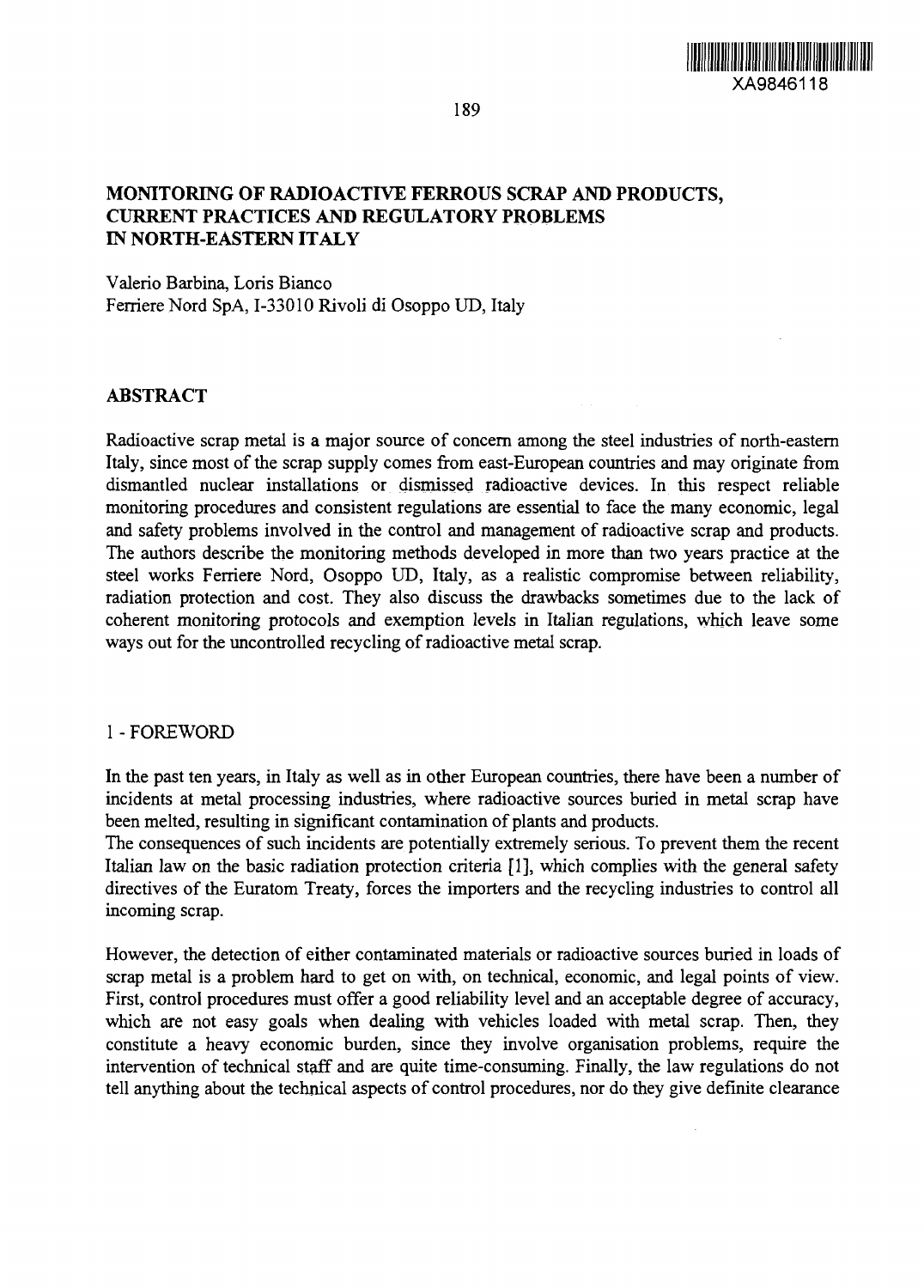levels so far. As a matter of fact the customs, the local health authorities, and the national agency for the environment require different control procedures and clearance levels, which in the end are not perfectly consistent with each other.

In this work we give a concise presentation of the experience gained since 1995 at Ferriere Nord SpA, Rivoli di Osoppo, north-eastern Italy, in radiometric monitoring of both ferrous scrap and steel final products. Ferriere Nord is a steel plant which melts more than 1 million tons per year of scrap coming mostly from eastern-European countries, produces about 800,000 tons of steel material for building industry, and employs 800 people. When starting in 1995, the goal we set ourselves was to assure a good safety standard to the workers of the plant and a radiation-free final product with the maximum reliability level achievable at a reasonable cost, according to ALARA principle. We do not know whether we succeeded, however we think that our experience in the field offers some interesting hints for the application of the concepts of exemption and clearance in the management of metal scrap by recycling industries.

## 2 - MONITORING RADIOACTIVE FERROUS SCRAP ON VEHICLES

The cost of monitoring radioactive material and sources in scrap is high, especially as far as technical staff and time expenses are concerned— the more accurate is the monitoring, the higher is the cost. Moreover, anyone who is familiar with the operations of transportation, storage and melting of scrap in steelworks is perfectly aware that a detailed monitoring of the scattered scrap [2] is not realistic, neither in technical and logistic terms, nor as far as the protection of workers is concerned. In fact it is usually very difficult, sometimes impossible to fetch, handle, store a source which is often either damaged and highly contaminating, or contained in metal structures of large size and weight, or both. Therefore the only possibility left is the radiometric monitoring of the external sides of wagons and lorries before unloading.

So, the basic questions one should answer in setting up a radiometric control system are i) below what probability level it is acceptable that some vehicles containing a gamma-emitting source of limited activity escape detection?, and ii) up to what operating cost it is acceptable that some *clean* load is rejected as radioactive? These questions, expressed in somehow different terms, are well-known to physicists dealing with very low-level radiation measurements [3,4] and of course, in the case of laboratory procedures, are directly related to the minimum detectable activity of the system. However, in our case the problem cannot be given a mathematical solution in statistical terms since, unlike in a laboratory, we cannot exactly know the false negative rate, nor are we able to measure activities.

If we increase the acceptable probability of false negatives we reduce the cost, but we would increase the number of sources - most likely of limited activity - that would be melted, ending up in contaminated smoke, smelter, slag and products. On the other end, increasing the acceptable false positives would mean rejecting an increasing number of vehicles which are either slightly contaminated, or contain only slightly contaminated scrap and would cause a negligible amount of contamination. It is obvious that the solution of the problem must be a wise compromise.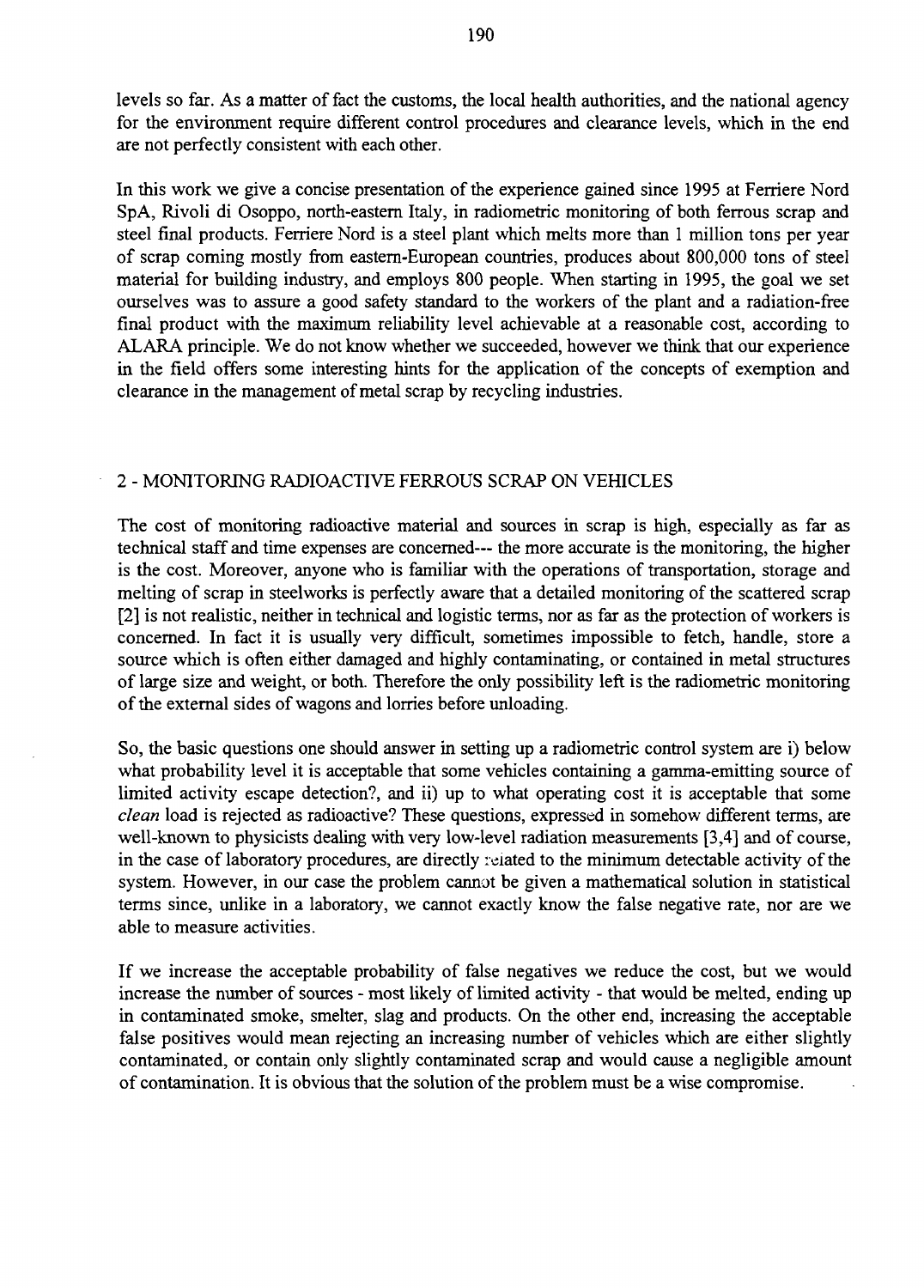In this respect, the experience on the field demonstrates that control procedures required by Italian health authorities and customs are out of balance— if they are carried on slavishly, then many scrap loads containing sources of relatively high activity could finish in the ladle. In fact they are based on the measurement of air kerma rate on the external sides of the vehicles, that has to be compared with either the local natural radiation background [5], or an absolute clearance limit [6] (figure 1).

Apart from the problem of assessing daily the natural radiation background within a sound precision range - which is not a simple matter - we must take into account that background radiation near the sides of a vehicle loaded with metal scrap is much lower than natural radiation background (figure 2a). Therefore, if somewhere on the side of vehicle we measure a kerma rate equal to, or even only slightly less than natural background, then we must conclude that the load contains a radioactive source - whose activity we do not know - and the vehicle should be rejected. In addition, the absolute clearance limit given by local health authority is obtained just multiplying by two a mean local background kerma rate, that is an unacceptably high value.

Moreover radiometric monitoring carried on manually, by means of a survey meter, is unlikely to cover uniformly the whole surface of the sides of a rail wagon in a reasonable time, whichever type of monitor is used. If a source is heavily screened by scrap on almost all the solid angle, except in just one direction along a narrow beam - which often is the case - most probably it shall not be detected (figure 2b). The conclusion is that the control directives and manual monitoring procedures do not offer sound efficiency, nor sensitivity features.

Finally, we must take into account that manual monitoring requires that the operators come near the loads for hours, without knowing the radiation level in advance. If some vehicles contain high activity sources which produce high kerma rates, the operators risk to get high radiation doses before detecting them and having the chance to get away at safety distance. The conclusion is that the control directives and manual monitoring procedures do not offer sound radiation protection features.

The ultimate compromise we have adopted for the solution of these problems is a much more accurate and complex, nevertheless economically acceptable control system, which consists of four separate steps (figure 3). The first step is the dynamic screening of the vehicles by means of a portal facility featuring large surface, high sensitivity plastic detectors. It offers three basic advantages: i) it assures the complete sweeping of both lateral sides of vehicles, ii) the alarm levels are self-adjusting on the average background count-rate detected on the sides of *clean* vehicles, and iii) it requires only a few seconds per vehicle.

The subsequent three steps are carried out by the operators only if a radioactive load has been detected by the screening, and only if the count rate *is* below some safety limit. In this case the hot spot on the side of the vehicle is manually localised by means of a large surface survey meter, the kerma rate is accurately measured by means of a small volume integrating counter, and the radionuclide is identified by means of a portable multichannel spectrometer.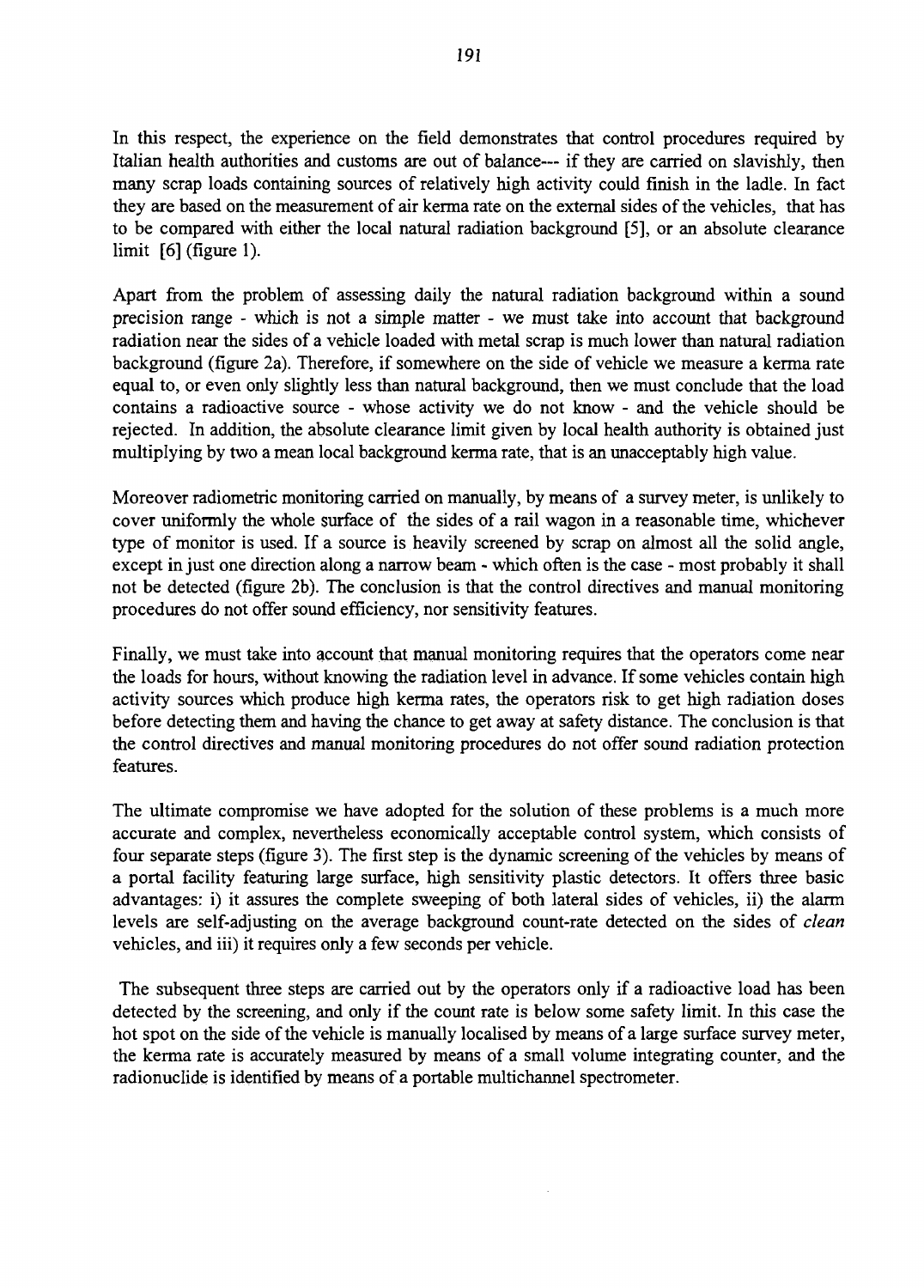These points may deserve some technical comments. When a radioactive vehicle moves through the portal detectors, the facility provides a rough localisation of the radioactive area, so that the subsequent manual detection of hot points is made easier. For this purpose the use of portable rate-meters with large surface probe is certainly suitable, however it is generally not suitable for the assessment of kerma rates, as the answer is a count-rate figure averaged on the whole active area of the probe. Now, we are looking for the *maximum* AKR (air kerma rate) and must consider the possibility that, as previously mentioned, the source is screened in all directions except along a narrow beam - say a few square centimetres. The use of a counter equipped with a small volume probe - say twenty cubic centimetres - is much more appropriate in this case. But the sensitivity of such a probe is consequently low, not adequate to the measurement of low-level radiation rates, so that in order to obtain a sufficient precision the counter must include an integrating device and the counting must be carried on for a sufficient time.

Accuracy is also important, in case that the results of our measurements should be compared with that obtained by other experts with different instrumentation. This means that the portable monitors must be accurately calibrated in terms of CPS (counts per second) per nGy/h. Accuracy is a somehow complex matter. First, the background AKR is measured by means of an adequate reference ionisation chamber, both far from and close to the side of a *clean* vehicle loaded with scrap. Then, the same procedure is carried out with the monitor. The result is a calibration chart in which the nGy/h scale is shifted to the left (figure 4), so that the zero reading of the monitor matches the background AKR measured with the reference chamber.

Not very often, sources detected in scrap loads that either come from Italy, or already went through Italian customs must be isolated and disposed of. In this case the transport regulations require that activity is measured, which usually is impossible. All that we can actually do after the source has been isolated and the nuclide has been identified, is measuring AKR at a suitable distance, estimating the geometric form [7] and the possible screening effect, then get a very rough assessment of the activity by means of a set of appropriate tables (figure 5).

## 3 - CONCLUSIVE REMARKS

As far as we know, the control system we have here described is not implemented in any other Italian steel works. It has been carried through in September 1995. Ever since, about 0.7 % of the controlled wagons have been found to contain radioactive sources, most often Ra-226, Co-60 an Cs-137 (figure 6). Of course, we don't know how many beta-emitting or low-energy gammaemitting sources - as for instance Am-241 - remained undetected. Nevertheless, no radiation other than normal natural background - has been noticed on the specimens of steel which are systematically analysed by gamma spectrometry after every casting. This eventually would prove that, if this happened, only low-activity sources escaped.

Altogether, it is certainly a complex system, which in some cases requires the intervention of qualified experts, nevertheless it is safe, fast and reliable. So reliable in fact, that it never gave rise to legal contentious actions, in the cases when scrap loads had been rejected. This is an important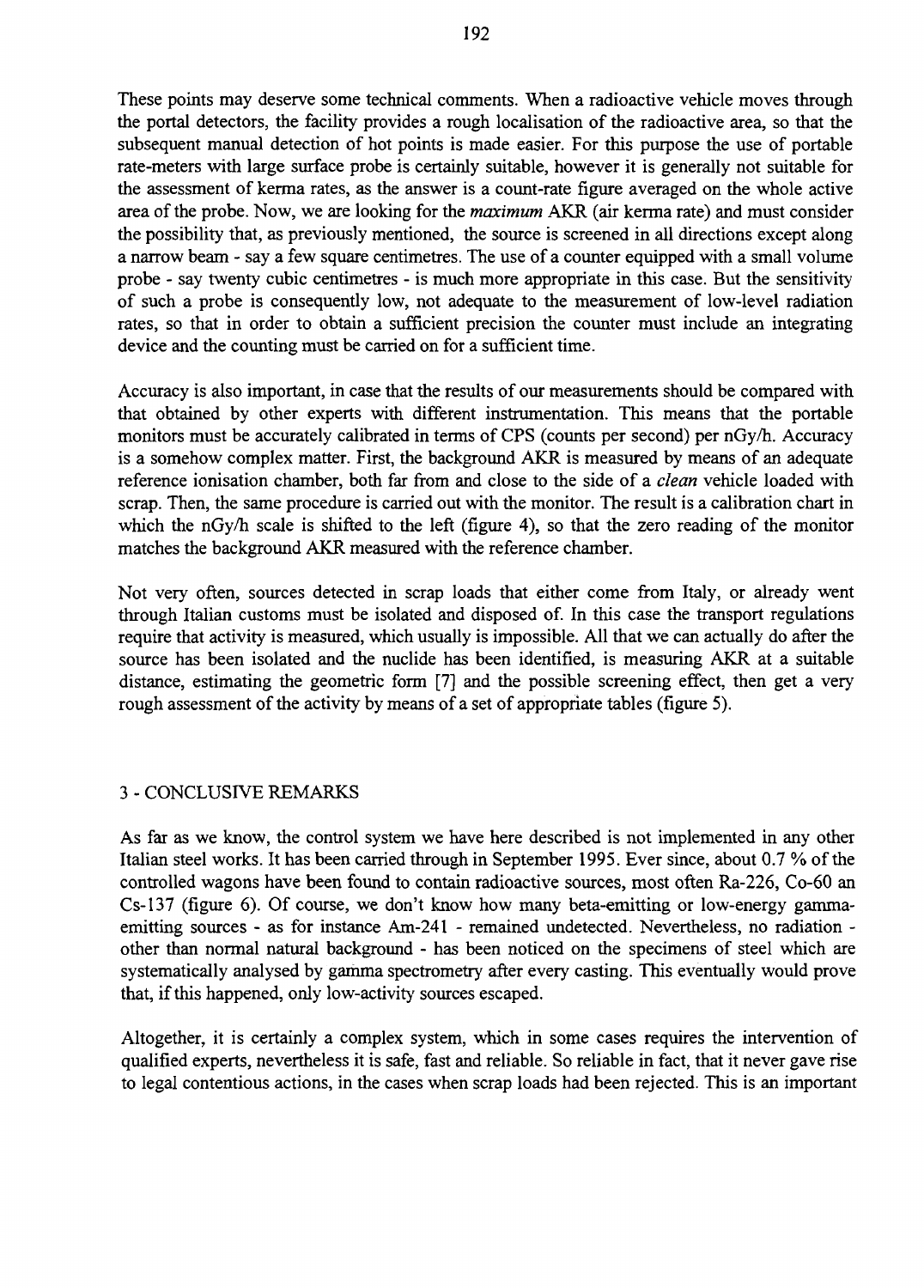point which has to be taken into account, too, since one must not forget that a rejected vehicle involves high charges, which neither the steel works, nor the importers willingly accept.

There is a final point we would like to stress, which should be evident from our report and, we are afraid, will not facilitate the achievement of the objectives of this meeting. On one side, clearance levels of either radioactive metal scrap of known origin, or metal products from recycled scrap are a matter of collective risk limitation. They can be agreed on in terms of averaging masses and surfaces, estimating the percentages of all possible final fates of nuclides, calculating the effective collective doses [8]. On the other end, removable contamination amounts, activities, physical consistence of sources buried in scrap loads are generally unknown. No risk figure can be inferred when measuring the AKR on the outside, other than the dose estimation for the persons who approach the load. Therefore, in our opinion no *de minimis* criteria are applicable, nor any clearance level is appropriate as far as radioactive monitoring of scrap vehicles is concerned.

## 4 - REFERENCES

- [1] REPUBBLICA ITALIANA, Decreto legislativo 17 marzo 1995, n. 230, "Attuazione delle direttive Euratom 80/836, 84/467, 84/466, 89/618, 90/641 e 92/3 in materia di radiazioni ionizzanti", Supplemento ordinario alia Gazzetta Ufficiale n. 136 (1995) 45.
- [2] MINISTERO DELLA SANITA' della Repubblica Italiana, "Direttiva sul controllo della radioattivita di rottami metallici", Circolari n. 30 (1993) e n. 10 (1994).
- [3] ICRU, "Measurement of low-level radioactivity", ICRU Report No. 22 (1972).
- [4] R. HOFFMAN, B. LEIDERBERG, "Optimisation of measurement techniques for very lowlevel radioactive waste material", final report CEC research contract Fl 1D-0048 (1991).
- [5] MINISTERO DELLE FINANZE della Repubblica Italiana, "Controlli radiometrici all'importazione di rottami metallici", Circolare n. 13/D (1996).
- [6] REGIONE AUTONOMA FRIULI VENEZIA GIULIA, Direzione Regionale della Sanita, "Modalita di applicazione nel territorio regionale della circolare n. 30 del Ministero della Sanita", Circolare 16684 (1993).
- [7] EUROPEAN COMMISSION, "Calculations of external exposures for radiation sources of different geometry", Luxembourg (1994), draft.
- [8] EUROPEAN COMMISSION, "Recommended radiological Protection criteria for the recycling of metals from the dismantling of nuclear installations", Luxembourg (1995), draft.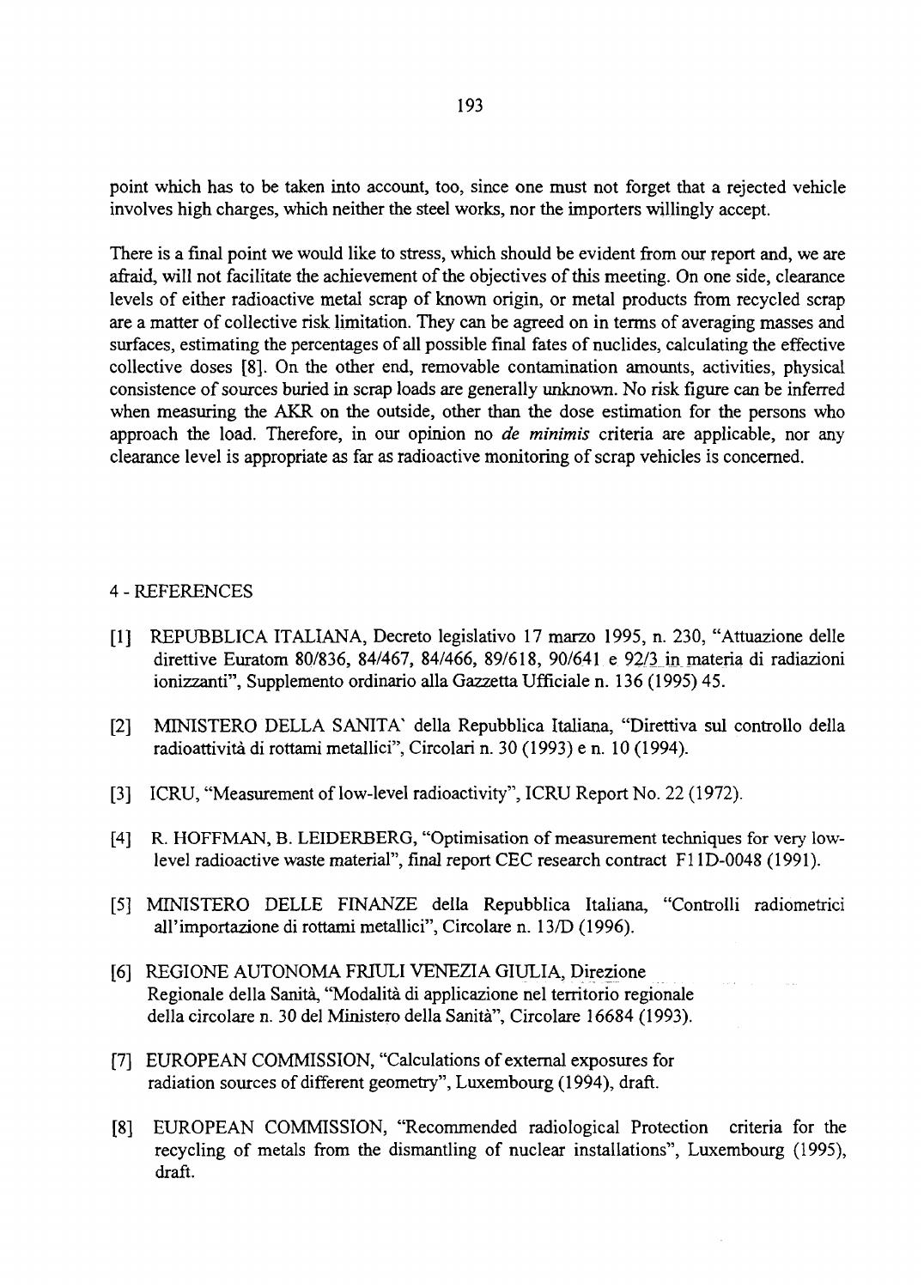# *MINISTERO DELIA SANITA*' *CIRCOLARI N. 30, 29 LUGL1O 1993 eN. 10, 2MAGGIO 1994*

*...* THE RADIOMETRIC CONTROL OF METAL SCRAP SHALL BE PERFORMED BY THE FIRM WHILE UNLOADING THE SCRAP LOAD.

... IN THIS RESPECT THE POSSIBLE IDENTIFICATION OF RADIOACTIVE MATERIALS POSES THE SERIOUS PROBLEM OF DISPOSAL.

# *REGIONE AUTONOMA FRIULI VENEZIA G1UL1A DIREZIONE REGIONALE BELLA SANITA \ CIRCOLARE 2 SETT 1993*

... THERE ARE TO BE CONSIDERED AS "NEGLIGIBLE" ... AIR KERMA RATES LESS THAN 150 nGy/h MEASURED AT 20 cm FROM THE LATERAL SURFACES OF THE RAIL WAGON OVER THE WHOLE HEIGHT OF THE LOAD.

... IF KERMA VALUES HIGHER THAN 150 nG/h HAVE BEEN DETECTED, THEY SHALL IMMEDIATELY NOTIFIED TO LOCAL HEALTH AUTHORITY, WHICH WILL ALERT THE HEALTH PHYSICS SERVICE.

... THE STEEL PLANT SHALL TEST BY GAMMA SPECTROMETRY, AT LEAST MONTHLY, A SIGNIFICANT SAMPLE OF SPECIMENS REPRESENTATIVE OF PRODUCTS.

... THE CERTIFICATES OF "NEGLIGIBLE RADIOACTIVITY" SHALL BE SENT MONTHLY TO THE PUBLIC HEALTH DEPARTMENT...

# *MINISTERO DELLE FINANZE CIRCOLARE N. 13/D, 22 GENNAIO 1996*

*CERTIFICATE FOR THE IMPORTATIONOFMETAL SCRAP FROMNON-E.U. COUNTRIES*

*...* RESULT OF MEASUREMENTS:

LOCAL MEAN NATURAL BACKGROUND AT THE MOMENT OF CHECK:  $F =$  .......  $\pm$  .....  $\mu$ Gy/h MAXIMUM AKR WITHIN 20 cm FROM LOAD SIDES:  $F =$  ........  $\mu G_V/h$ 

THE UNDERSIGNED QUALIFIED EXPERT CERTIFIES THE MEASUREMENTS CARRIED OUT ON LOAD DID NOT RESULT IN VALUES HIGHER THAN THE MEAN FLUCTUATION OF LOCAL NATURAL RADIATION BACKGROUND...

**FIGURE 1 - ABSTRACT OF ITALIAN REGULATIONS**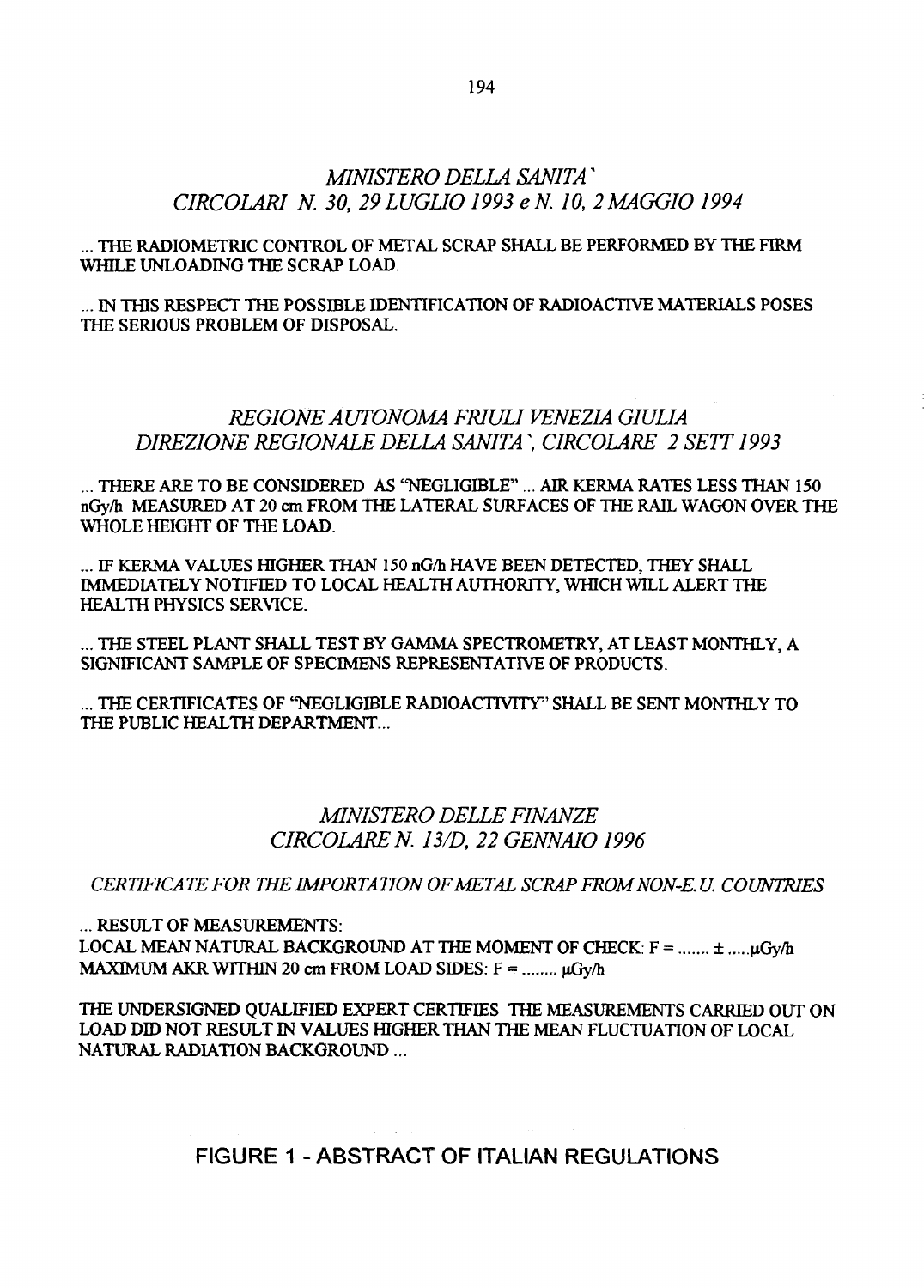



# **b - HOT POINT DETECTION**

# **FIGURE 2 - MEASUREMENT AND DETECTION PROBLEMS**

195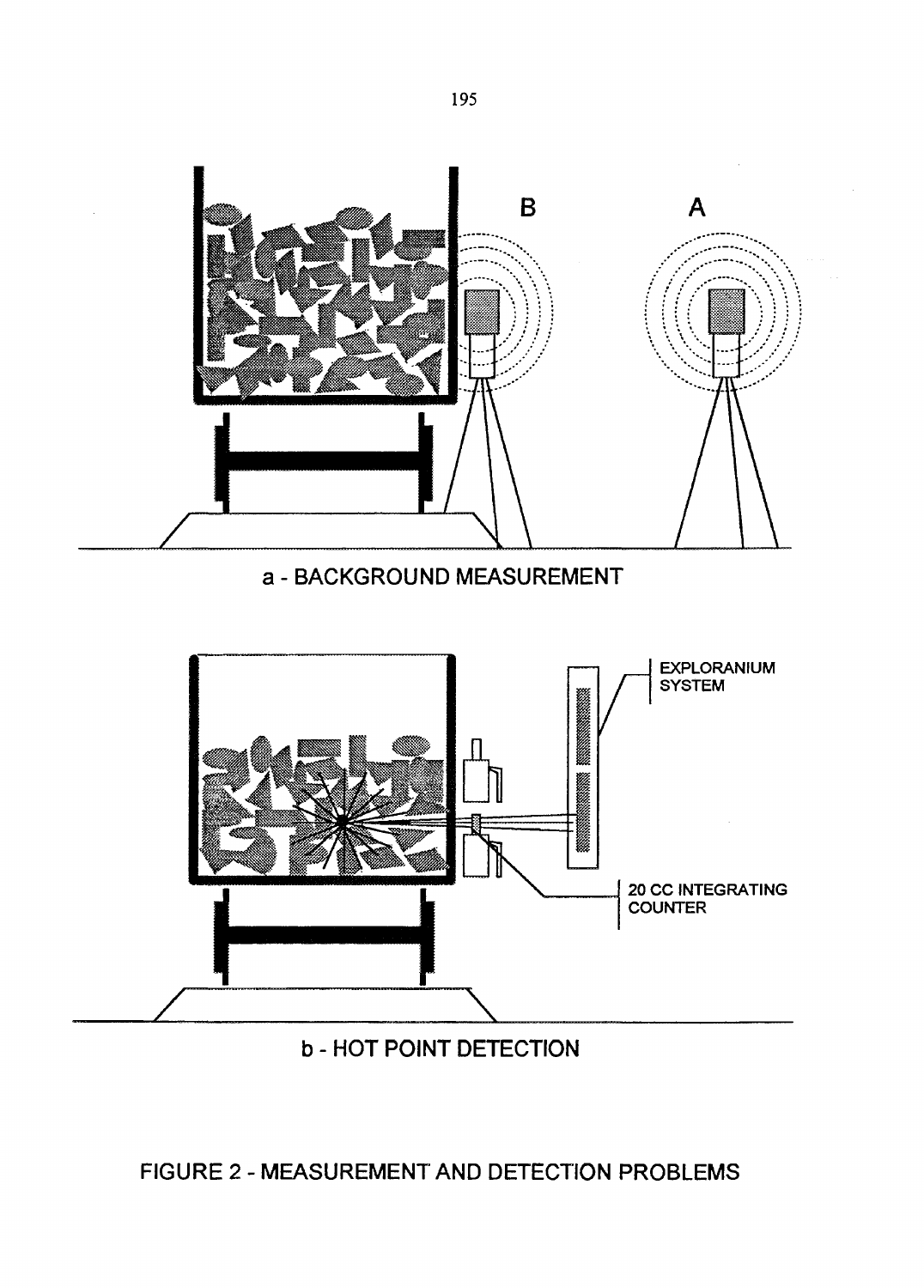

i - SCREENING BY PORTAL FACILITY: 10 seconds



ii - MANUAL RANGING OF SOURCE: 10 minutes



iii - HOT SPOT LOCALISATION AND AKR MEASUREMENT: 30 minutes



iv - RADIONUCLIDE IDENTIFICATION: 10 minutes

**FIGURE 3 - VEHICLE MONITORING SYSTEM**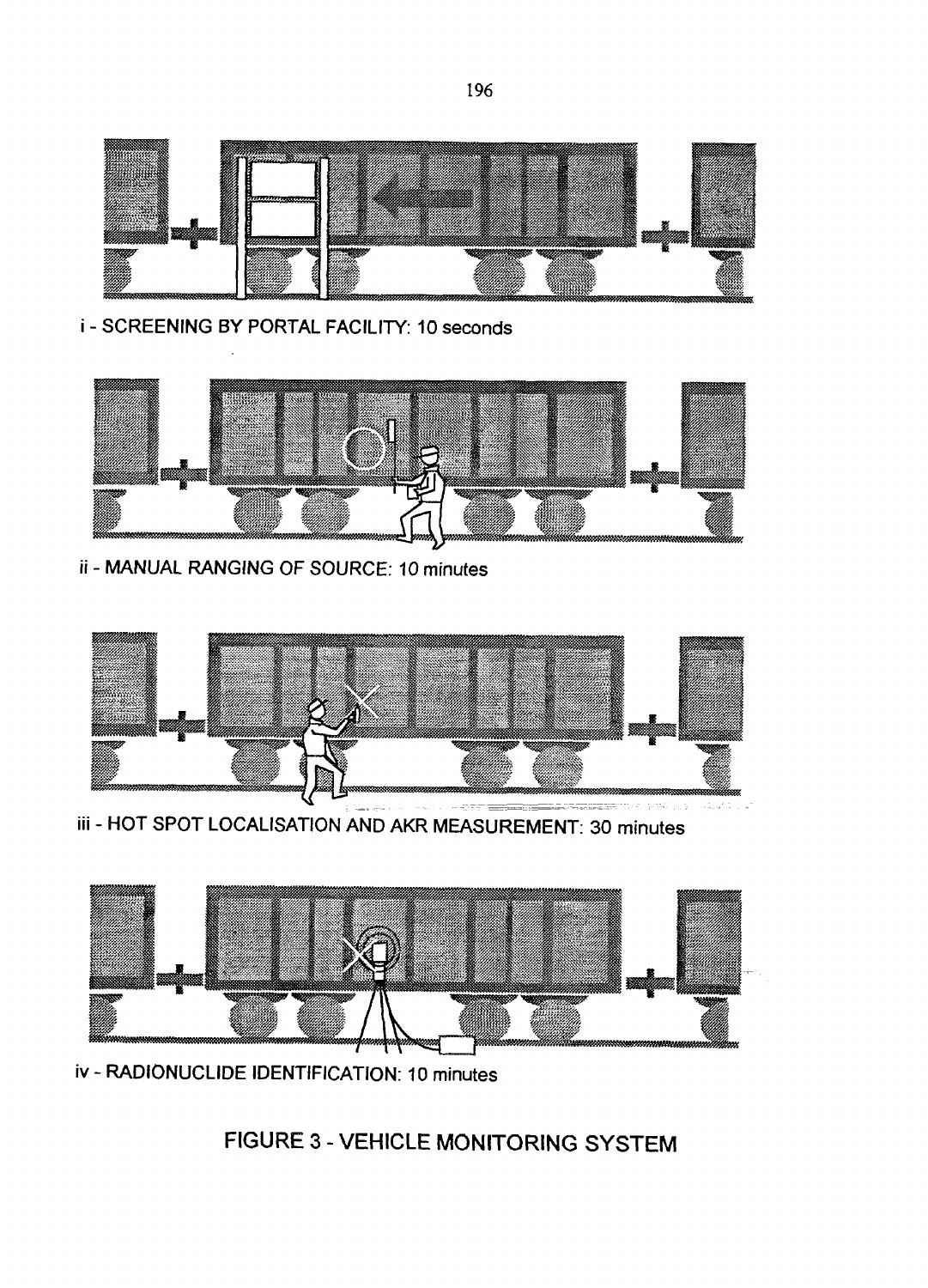

C 1 ) *BKGND: 76 nGy/h (ionisation chamber Health Physics mod. 1010B, S/N 274) Same conditions as AKR exposures, 1 m above ground level* ( 2 ) *Same conditions as scrap monitoring: ferrous scrap lorry, 20 cm aside*

**FIGURE 4 - CALIBRATION OF A SURVEY METER**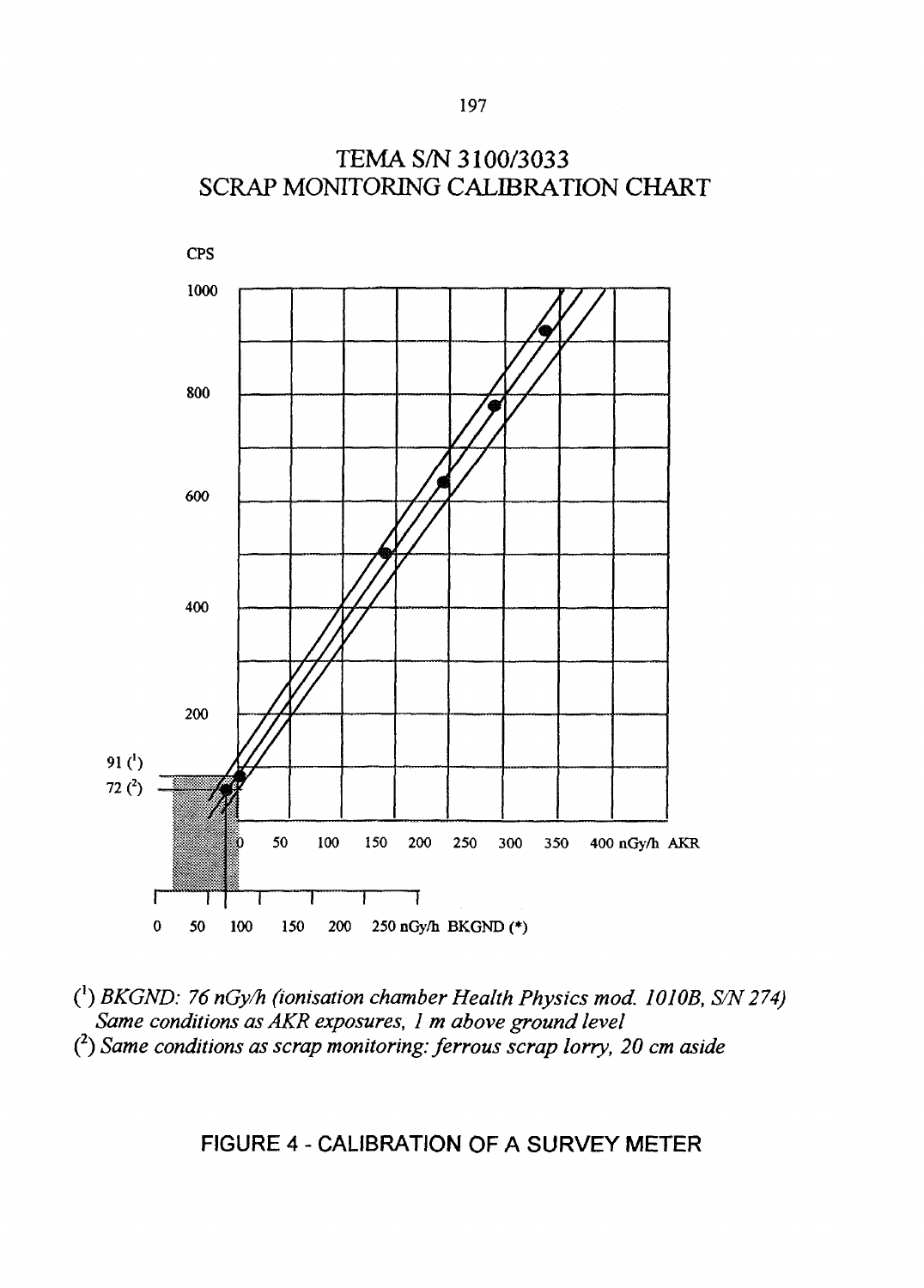# **CRÀD - CENTRO DI RICÉRCA APPLICATA E DOCUMENTAZIONE VALUTAZIONE APPROSSIMATA DELL'ATTIVITÀ DI UN ROTTAME DI FERRO**

#### 1 - LA SORGENTE DEVE ESSERE ISOLATA, LE MISURE DI KERMA DEVONO ESERE ESEGUITE CON CAMERA A IONIZZAZIONE A DISTANZA DETERMINATA

I radionuclidi considerati in queste schede sono Co-60 e Ra-226 Le distanze previste per le misure sono: 20, 30, 50 cm dal centro della sorgente sull'asse normale Fattori  $\Gamma$ : per il Co-60 : 0,357 µGy/h MBq @ 1 m; per il Ra-226 : 0,224 µGy/h MBq @ 1 m. Attenuazione del ferro, TVL : per il Co-60 : 7 cm; per il Ra-226 : 8 cm

...

### 2.2 - NUCLIDE INGLOBATO E DIFFUSO NEL FERRO: FATTORE DI TRASMISSIONE C<sup>A</sup>

| spessore Fe in cm $1 \t 2 \t 3 \t 4 \t 5 \t 6 \t 7 \t 8 \t 9$        |  |  |  |  |      |  |
|----------------------------------------------------------------------|--|--|--|--|------|--|
| $C_A$ per il Co-60 0,86 0,74 0,64 0,56 0,50 0,44 0,40 0,36 0,33 0,30 |  |  |  |  |      |  |
| $C_A$ per il ra-226 0,89 0,79 0,71 0,64 0,58 0,52 0,49 0,45 0,42     |  |  |  |  | 0.40 |  |

 $\ddotsc$ 

#### 3.2 - SORGENTE DI SUPERFICIE ESTESA: COEFFICIENTE GEOMETRICO C<sub>G</sub>

| area cm×cm    |                   |                             |      |             |      |      |      |      | $10\times10$ $15\times15$ $20\times20$ $30\times30$ $40\times40$ $50\times50$ $60\times60$ $80\times80$ $100\times100$ |
|---------------|-------------------|-----------------------------|------|-------------|------|------|------|------|------------------------------------------------------------------------------------------------------------------------|
| $C_G$ a 20 cm |                   | $0.96$ $0.92$ $0.86$ $0.74$ |      |             | 0.62 | 0.51 |      |      |                                                                                                                        |
| $C_G$ a 30 cm |                   | $0.98$ 0.96 0.93            |      | $0.86$ 0.78 |      | 0.70 | 0.62 |      |                                                                                                                        |
| $C_G$ a 50 cm | 1.00 <sub>1</sub> | 0.98                        | 0.97 | 0.94        | 0.90 | 0.86 | 0.81 | 0.71 | 0.62                                                                                                                   |

 $\ddotsc$ 

4 - VALUTAZIONE DELL'ATTIVITA' IN MBq, AKR MISURATO IN µGy/h

misura a 20 cm  $A = (AKR \times 0.04) / (C_A \times C_G \times \Gamma)$ 

misura a 30 cm  $A = (AKR \times 0.09) / (C_A \times C_0 \times \Gamma)$ 

misura a 50 cm  $A = (AKR \times 0.25) / (C_A \times C_0 \times \Gamma)$ 

## **FIGURE 5 - APPROXIMATE ASSESSMENT OF SOURCE ACTIVITY**